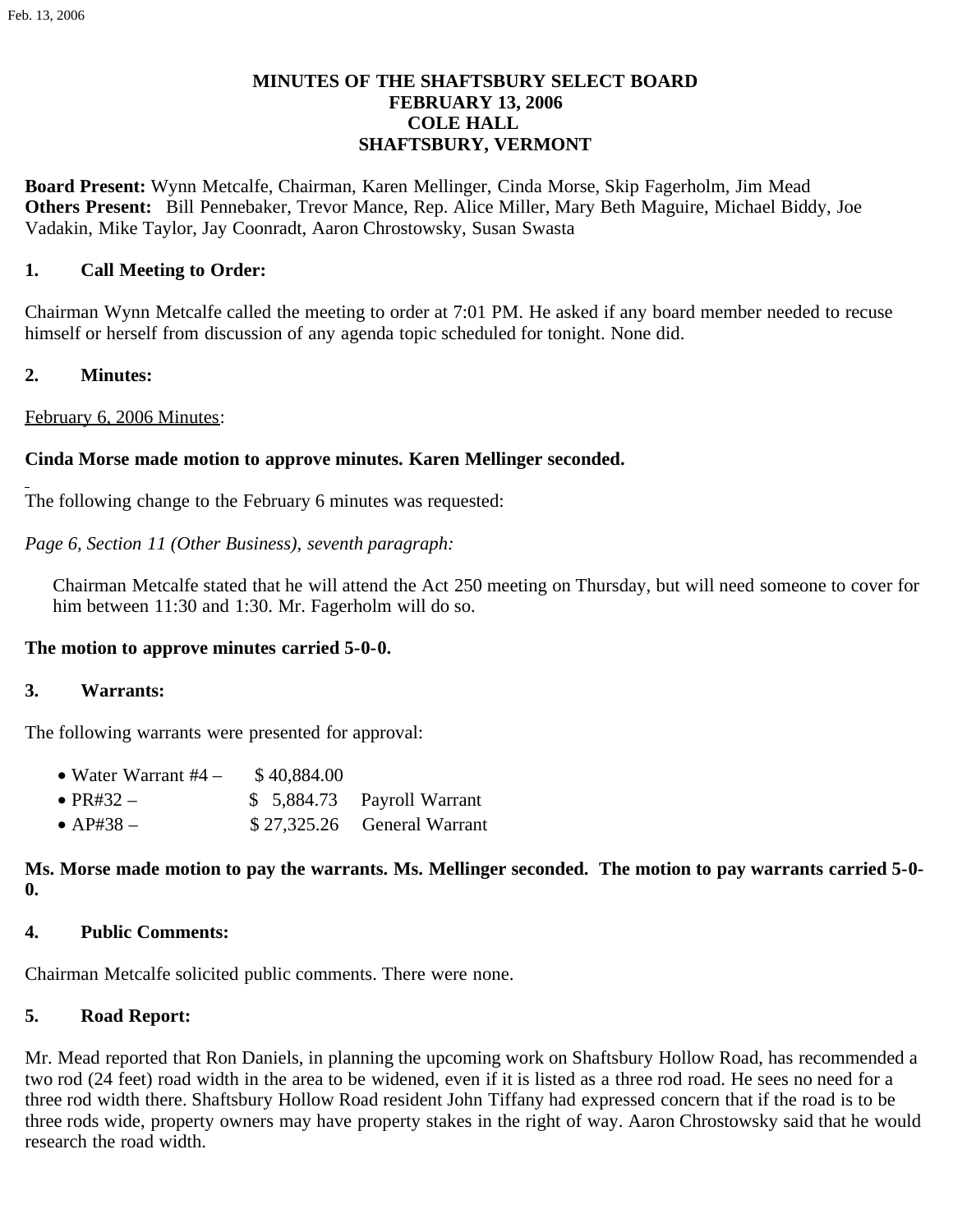Mr. Mead stated that tree warden Mike Biddy should be contacted about trees in the project area that may need to be removed. He also said that it would be good to inform Shaftsbury Hollow Road residents that the work will be coming up this summer.

Mr. Mead reported that the new grader blade is in, but that nothing will be done until the new truck has arrived. Mr. Chrostowsky asked that Mr. Daniels keep a log of wet spots on the roads so that work may be scheduled.

# **6. Fire Chief's Report:**

Fire Chief Joe Vadakin briefly reviewed the topic of fire department reimbursement, which was introduced about a year ago. A proposed ordinance instituting reimbursement has been reviewed by town attorney Peter Holden, who noted that there is no Vermont statute permitting such reimbursement. Mr. Vadakin stated that there is no statute prohibiting reimbursements. Other towns in the state, including Arlington, do have reimbursement programs in place.

Mr. Vadakin explained that the town would be seeking reimbursements from insurance companies rather than individuals, and he recommended using an established company to handle the billing. Bills could be submitted to the company via an online form, and the service would cost 10% of the fee, with no charge if no funds are recovered. Mr. Vadakin and Mr. Chrostowsky decided that reimbursement fees would be charged at a flat rate to simplify the process. Chairman Metcalfe asked Mr. Vadakin to submit a clean final copy of the ordinance to the board so that a vote can be held next week.

Mr. Vadakin reviewed a problem concerning a drive shaft recall for one of the fire engines. The manufacturer, International, has developed a new drive shaft, but it does not fit the town's truck. It would cost \$30,000, to be paid by International, to make the drive shaft fit, and this would require the truck to be out of service for three months, with no guarantees that the shaft would work properly after installation. The other option, recommended by Mr. Vadakin, is to replace the drive shaft every year, also to be financed by International, for as long as the truck is in use.

He does not think this would pose a significant safety hazard because the only drive shaft failures have occurred on the west coast under high speed conditions. To further ensure safety, a cage would be installed to contain the shaft in case of failure. It would take only about three hours to change a drive shaft.

Ms. Mellinger asked if the company could provide a written guarantee that this service would continue for the life of the truck, in the event that the town wants to sell it. Mr. Vadakin agreed that this should be done. The board established that Mr. Vadakin will acquire commitments in writing, to be provided to the board, before any agreement is signed.

Mr. Vadakin reported that the new trucks are expected around May 1, 2006. He asked the board if there were any questions on the list of requested equipment that he had provided, noting that the department is still well within its \$18,000 equipment budget. Mr. Vadakin would also like to purchase three radios for the trucks at \$300 apiece, using the communications fund.

## **Ms. Mellinger made motion to purchase the equipment on Mr. Vadakin's list. Ms. Morse seconded. Motion carried unanimously.**

# **7. Town Administrator's Report:**

Mr. Chrostowsky provided details on Shaftsbury resident Andy Newell's Olympics events schedule.

Mr. Chrostowsky reported that the TAM contract expires on June 30, 2006, and that TAM requires 60 days notice, or the contract automatically renews for three years.

Mr. Chrostowsky stated that budget expenditure stands at 65%, and that several items will require review. Expenses for sand, gravel, and diesel fuel are very near the budgeted amounts.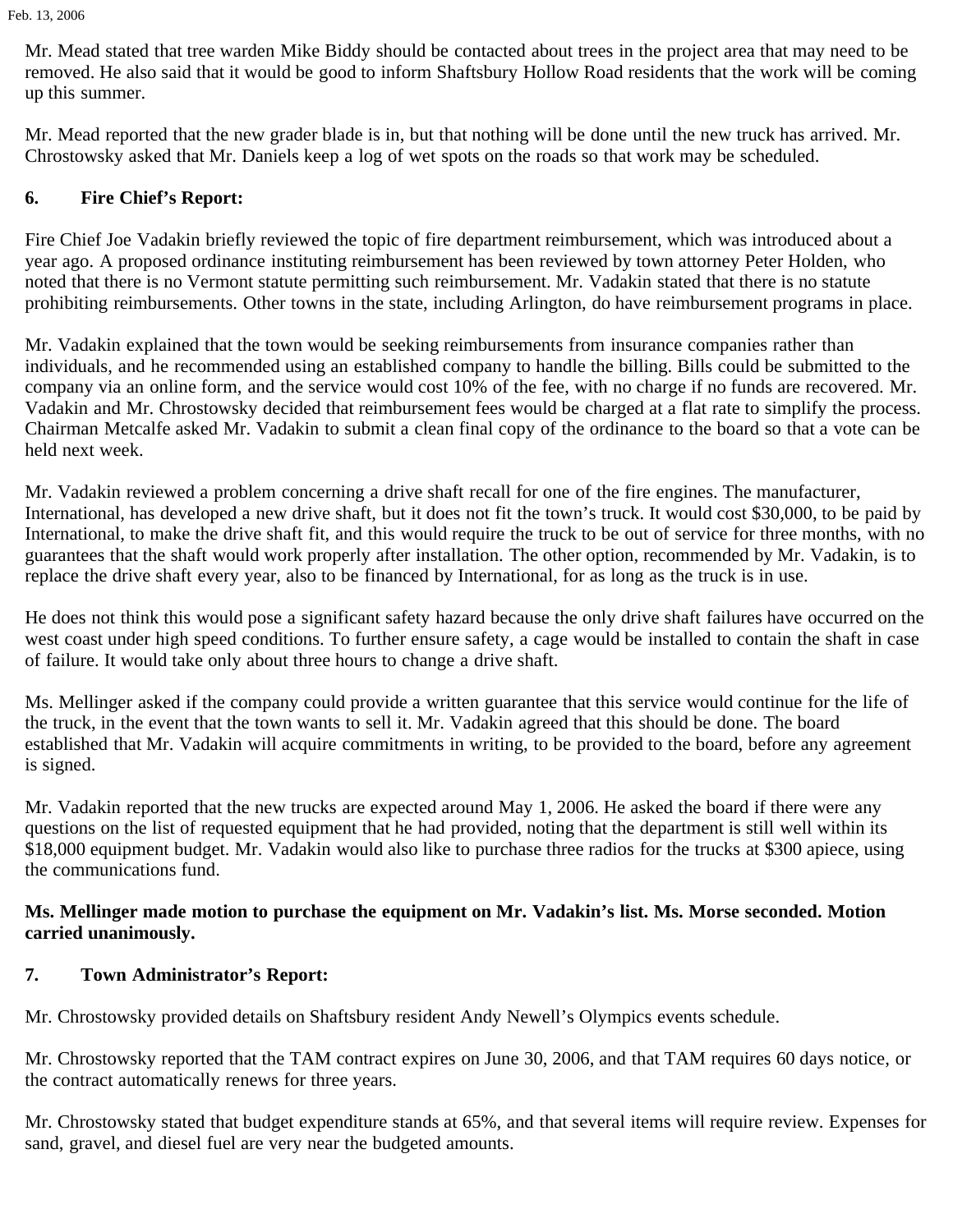Feb. 13, 2006

Mr. Chrostowsky reported on emergency management plans. The Bennington County Regional All Hazards Emergency Response Plan is a mutual aid system that is done through the Bennington County Regional Commission. Town emergency representative Jerry Mattison recommends that the town get on board with this plan. The Vermont Rapid Response Plan requires board approval for an update, which Mr. Chrostowsky and Mr. Mattison completed. He described items on the list that have been completed, and others that are being worked on.

## **Ms. Morse made motion to approve the Vermont Rapid Response Plan update. Ms. Mellinger seconded. Motion carried 5-0-0.**

Mr. Chrostowsky reported that a change in town meeting date must be warned, and then voted on by the electorate. Ms. Mellinger asked if it could go on the November ballot, and Mr. Chrostowsky replied that this should be possible. She suggested having a panel discussion on it over the summer.

Chairman Metcalfe thanked Mr. Chrostowsky for his herculean efforts in getting everything done that had to be completed last week. Chairman Metcalfe noted that the gravel budget is exhausted, but that more will be needed. He asked the board if Mr. Daniels should be given the go-ahead to purchase it or should be asked for an estimate. The board agreed that it would be good to have an estimate.

Mr. Mead stated that the road crew will be trying to get out to cut some brush.

# **8. Curb Cut Application:**

Mr. Chrostowsky reported on a curb cut application from Marshall Case on Eric Road. He noted that the 15-inch curb cut has a good line of sight and that the application is complete, including pictures.

## **Mr. Fagerholm made motion to approve Marshall Case's curb cut application. Mr. Mead seconded. Motion carried unanimously.**

# **9. Acceptance of Box Culvert Bid:**

Mr. Chrostowsky reported that Mr. Daniels has decided that the best bid for the Myers Road box culvert is the \$28,262 bid from CSI of Hudson, New Hampshire.

## **Ms. Mellinger made motion to accept the CSI box culvert bid. Mr. Fagerholm seconded. The motion carried 5-0-0.**

# **10. Development Review Board (DRB):**

Chairman Metcalfe reported that the board had met in executive session to discuss DRB make-up, and had concluded that there should be seven DRB members, 5 planning board members.

## **Ms. Morse made motion to approve a seven member DRB and a five member planning board. Mr. Fagerholm seconded. The motion carried 5-0-0.**

Chairman Metcalfe asked the board to approve the appointment of Chris Williams to a three-year planning board term.

## **Ms. Mellinger made motion to approve Chris Williams for a three-year planning board term. Mr. Mead seconded. The motion carried unanimously.**

Chairman Metcalfe asked the board to approve the appointments of the following individuals to the DRB: David Mance (three year term), William Jakubowski (one year term), Gary Burgess (one year term), Jim Carter (three year term), Fritz Ludwig (two year term), Phylis Porio (two year term), Wynn Metcalfe (two year term).

# **Ms. Morse made motion to approve the DRB appointments as listed above. Mr. Mead seconded. The motion carried unanimously.**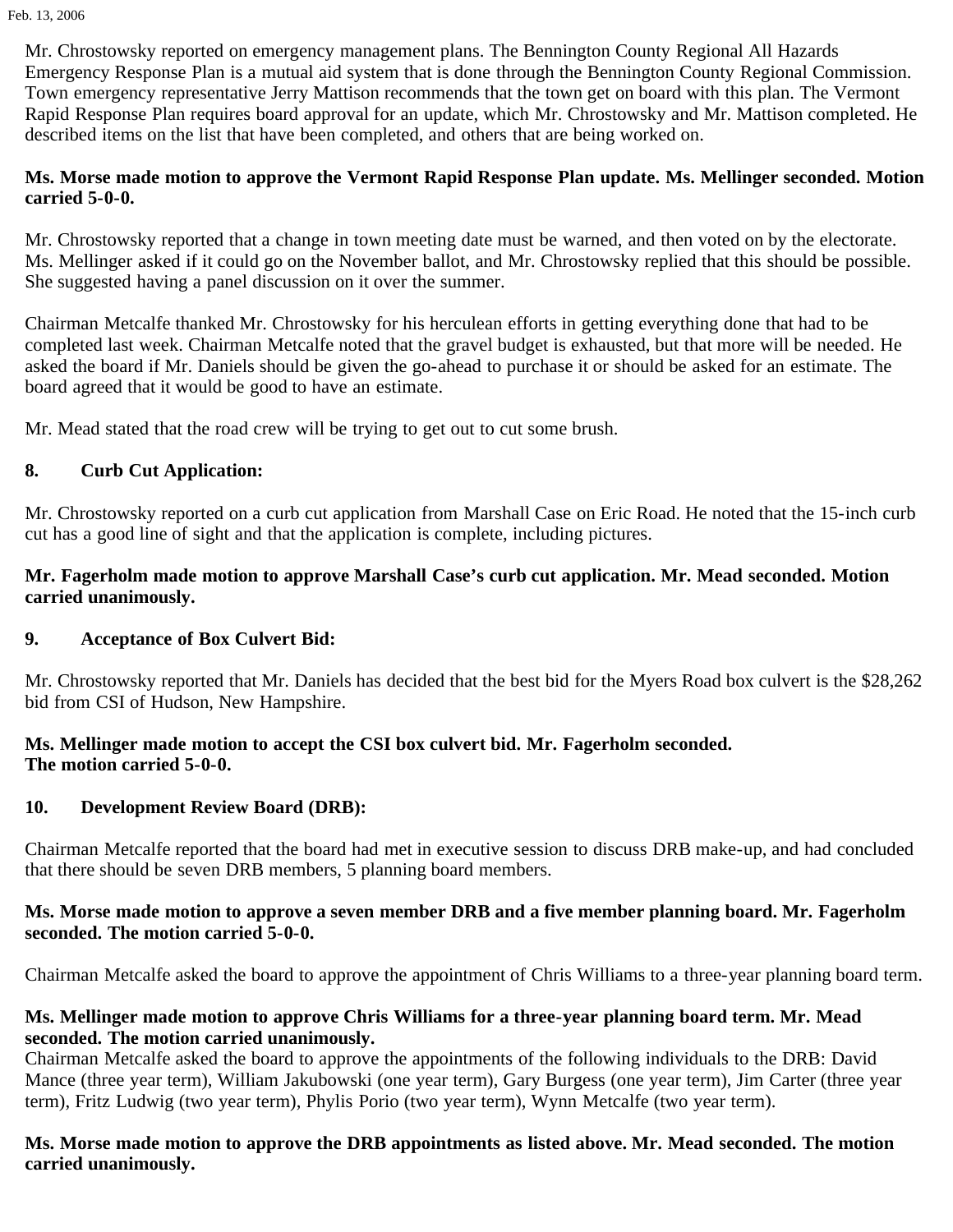Mr. Chrostowsky distributed documents concerning DRB administration to the board. He recommended that the board approve the practice of taping DRB meetings, known as "review on the record," because this would prevent a court from second-guessing a DRB decision by limiting evidence to the taped record. Mr. Chrostowsky also discussed the possibility of the DRB being given an enhanced role in local Act 250 reviews: the "rebuttable presumption status." This power must be approved by voters. Chairman Metcalfe recommended waiting to take this step, but acting now on "review on the record."

### **Ms. Morse made motion to implement review on the record of DRB meetings. Ms. Mellinger seconded. The motion carried 5-0-0.**

### **11. Landfill Update:**

Representative Alice Miller reported that she has pursued a grant of \$110,000 for landfill closure after being contacted by Bill Pennebaker concerning a fund that had supported landfill closures in the past. Rep. Miller prepared a budget attachment for the grant which has passed the floor of the House, and will be voted on by the Senate this week. There is a possibility of additional funding from another source for 2007.

Chairman Metcalfe reported on unsuccessful attempts to find a local source of clay for landfill capping. He said that Mike Pitonyak of Capital Earthmoving recommended a bentomat cap as an alternative to clay. Mr. Pitonyak said that clay from the Sunderland landfill would be too far away to transport, and he suggested placing another ad for local clay.

The board discussed other possible local clay sources, which will be pursued. Mr. Chrostowsky will talk to KAS about the bentomat option. Chairman Metcalfe will talk to a company in Rutland who has done this type of project. There will be no new bids at this point, just direct contacts.

#### **12. Other Business:**

Ms. Mellinger stated that she will be attending town official day in Montpelier. She will check on the enhancement grant the town has been awarded and pursue information on funding sources for a swap shed and pay-as-you-throw (PAYT) implementation.

Ms. Morse asked if board members would get together to go over the budget presentation for town meeting. Chairman Metcalfe replied that Mr. Chrostowsky will prepare the presentation this week and a final draft will be available on Friday.

Chairman Metcalfe asked for guidance from the board as to how to approach the PAYT topic at town meeting. Board members discussed whether to try and have details ready for presentation and decided that the public should be informed that the details are not yet ready. Discussion will be limited to budget matters.

Mr. Chrostowsky stated that the Cole Hall balcony is becoming overloaded with old files and that he would like to prepare a memo asking town employees to take care of their files by June 30 or he will deal with them. The board agreed.

### **12. Host Town Agreement Public Comments:**

Chairman Metcalfe announced that the board will go into executive session to discuss the host town agreement contract, but will hear public comments first. Mr. Biddy stated that the topic was not warned as the TAM host town agreement, but just as the host town agreement, and that people would have attended if they had realized the TAM agreement was under discussion.

Ms. Morse stated that this is the only host town agreement that has been under discussion, and that it has not been exclusively referred to as the TAM host town agreement. Ms. Mellinger said that she had expected more people to